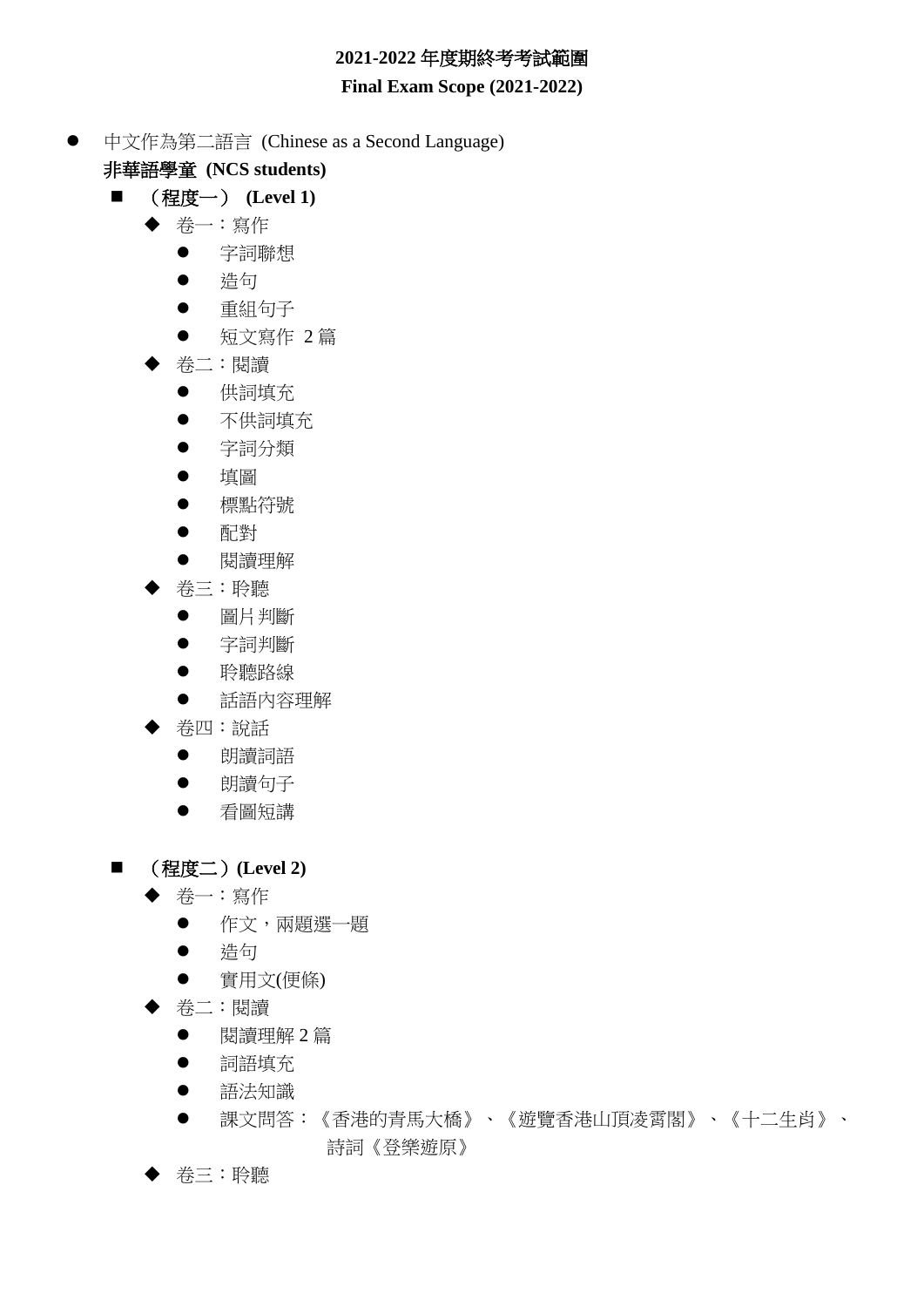### ■ (程度三) (Level 3)

- 卷一:寫作
	- 作文,兩題選一題
	- 句式寫作
	- 實用文(通告)
- 卷二:閱讀
	- 閱讀理解 2 篇
	- 詞語填充
	- 設問法
	- 課文問答:《記一次觀看單車比賽的經過》、《清明節》、 《記述一次參加馬拉松比賽的經過和感受》、《端午節》
- ◆ 卷三:聆聽
- ◆ 卷四:朗讀詞語、朗讀句子、個人短講

# ■ (程度四) (Level 4)

- ◆ 卷一:寫作
	- 作文,三題選一題
	- 標點符號
	- 實用文寫作——書信
- 卷二:閱讀
	- 閲讀理解2篇
	- 修辭手法
	- 浩句
	- 課文問答:《談談中學生兼職的利與弊》、《難忘的端午節》、《春望》
- ◆ 卷三:聆聽
- 卷四:朗讀段落、個人短講
- (程度五) (Level 5)
	- ◆ 卷一:寫作
		- 作文,三題選一題
		- 並列、承接複句
		- 實用文寫作——書信
	- 卷二:閱讀
		- 閱讀理解3篇
		- 修辭手法
		- 詞語填充
		- 課文問答:《燕詩》、《謙虛》、《說勤》
	- ◆ 卷三:聆聽
	- 卷四:朗讀段落、個人短講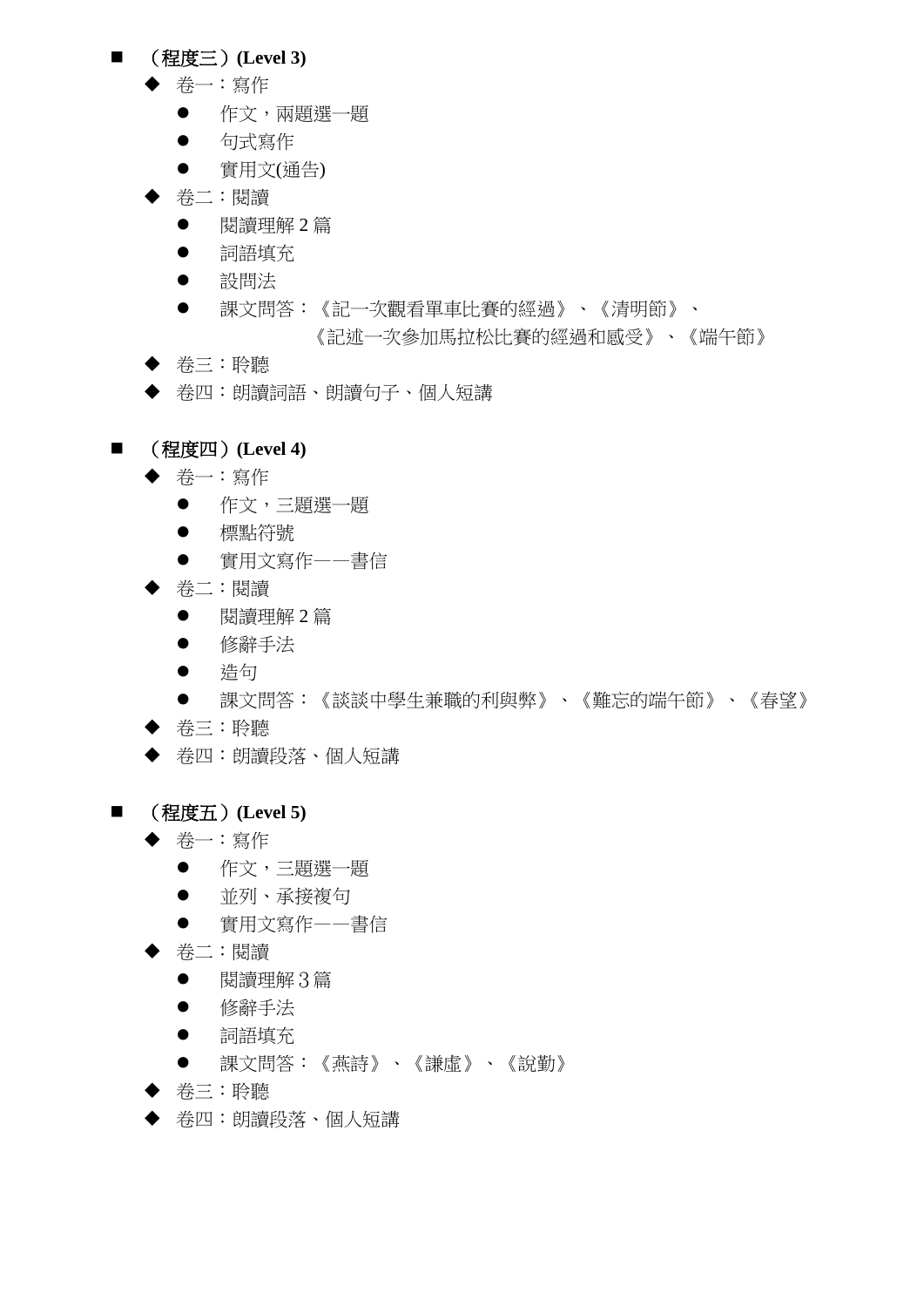- 高中一 $(F.4)$ 
	- 卷一: 閱讀
		- 閱讀理解3篇
		- 修辭手法
		- 選詞填充
		- 課文問答:《海外工作假期》、《初見深水埗》、

《等待「伯樂」的舊街道》、《現代中國的代溝問題》

- 卷二:寫作
	- 作文,三題選一題
	- 關聯詞造句
	- 短文 130-180 字
	- 翻譯(中譯英)
- ◆ 卷三:聆聽
- ◆ 卷四:說話——個人短講 6-7 分鐘
- 高中二 $(F.5)$ 
	- 卷一:閱讀
		- 閱讀理解3篇
		- 課文問答:《1978 年改革開放對中國的影響》、《中國文化》、 《爸爸的花兒落了》、《天水圍的日與夜》、《故鄉》
	- ◆ 卷二:寫作
		- 作文
		- 翻譯(英譯中)
		- 實用文(書信)
	- ◆ 卷三:聆聽
		- 聆聽
		- 五篇短問答
		- 翻譯(中譯英)
- 中國語文 (Chinese Language)

- $\blacksquare$ F.1
	- 卷一:寫作
		- 命題寫作(三選一)
		- 語文運用(量詞/問句)
		- 實用文(通告)
	- 卷二:閱讀理解
		- 閱讀理解(一白話一文言)
		- 語文知識(結構助詞)
		- 課文:《燕詩》、《客至》、《賣油翁》、《故宮博物院》及 《生物之間的微妙關係》
	- ◆ 卷三:聆聽
	- 卷四:朗讀及個人短講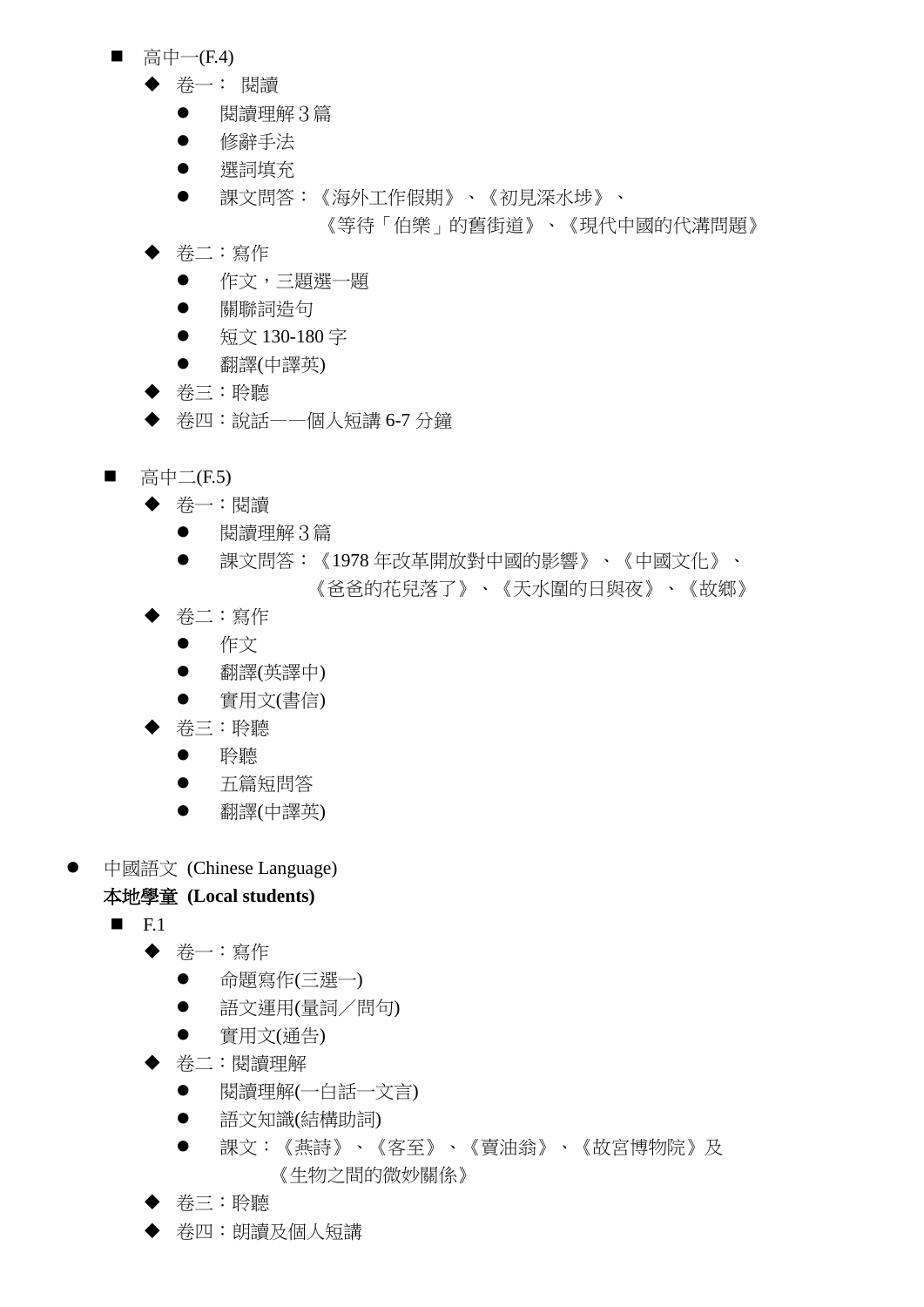- $\blacksquare$  F.2
	- 卷一:寫作
		- 命題寫作(三選一)
		- 語文運用(修辭)
		- 實用文(報告)
	- ◆ 卷二:閱讀理解
		- 閱讀理解(單元六:借物抒情、單元四:說明文、單元二:人物及景物描寫)
		- 課文問答(單元六:《風箏》、《愛蓮說》、單元四:《秦陵兵馬俑》、《活板》、 單元二:《差不多先生》、《世說新語》四則)
	- ◆ 卷三:聆聽
- $\blacksquare$  F.3
	- 卷一:寫作
		- 命題寫作(三選一)
		- 語文運用(修辭辨識)
		- 實用文(通告/報告)
	- 卷二:閱讀理解
		- 閱讀理解(兩白話一文言)
		- 《岳陽樓記》、《歸園田居》、《月夜》、《月下獨酌》、《水調歌頭》
	- 卷三:聆聽
- $\blacksquare$  F.4
	- ◆ 卷一:
		- 讀本問答(論仁論孝論君子、岳陽樓記、廉頗藺相如列傳、師說、六國論)
		- 閱讀理解
	- ◆ 卷二:
		- 演講辭
		- 命題寫作(三選一)
- $\blacksquare$  F.5
	- ◆ 卷一:
		- 讀本問答(六國論、念奴橋、青玉案、勸學、始得西山宴遊記、師說、出師表) 閱讀理解(兩白話一文言)
		-
	- ◆ 卷二:命題寫作(三選一)
	- 卷三:專題文章、書信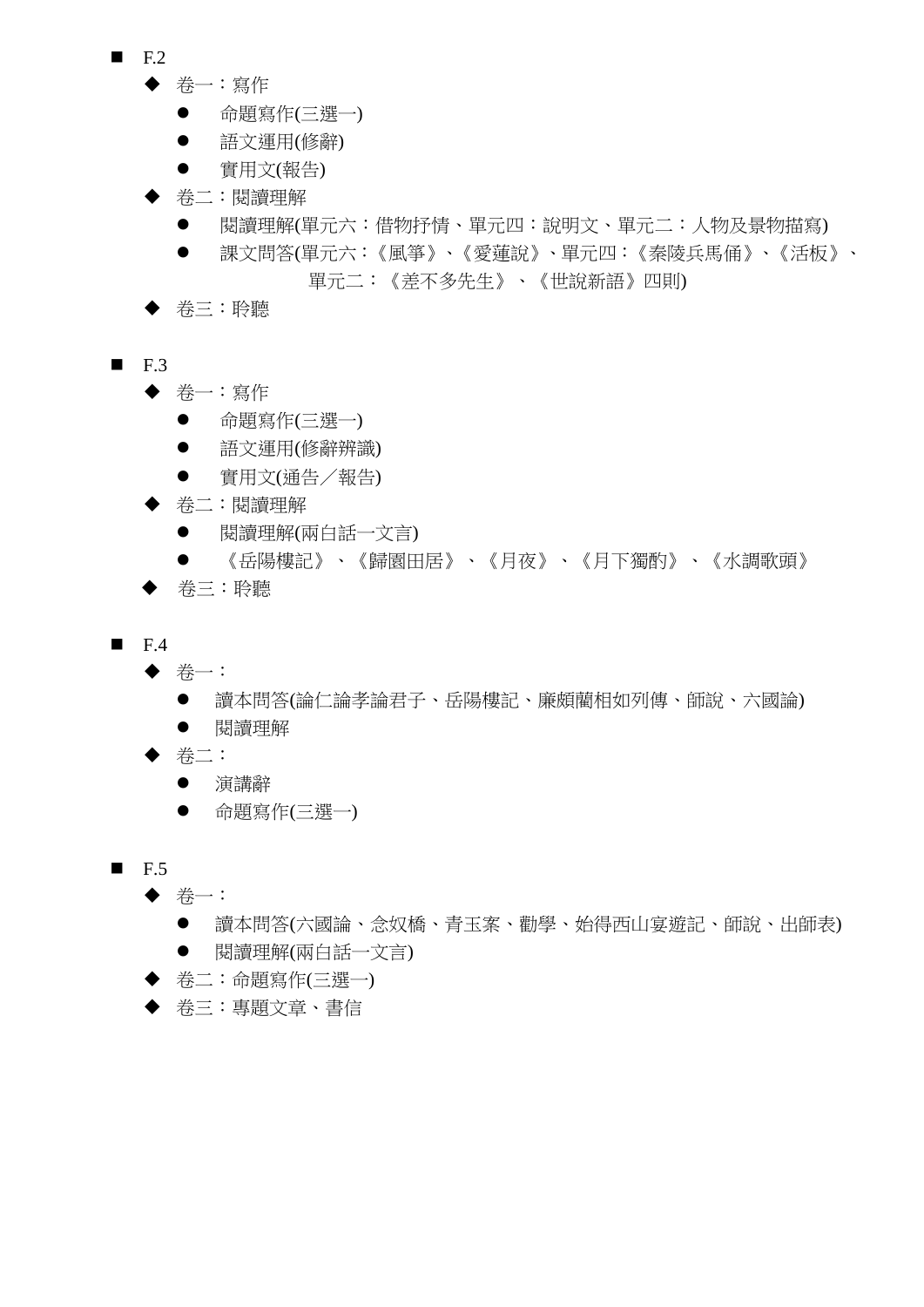# 英國語文 (English Language)

- F.1
	- ◆ Paper I 1 hour 100 marks
		- **Section A: SVO: 12%**
		- Section B: Sentence Expansion: **18%**
		- Section C: Punctuation: (paragraph) **10%**
		- Section D: Writing: (at least *150 words* on any *ONE* of the two topics) **60%**

# **\*a story or a letter**

Paper II 1 hour & 15 minutes

Upper Stream: 120 marks

Lower Stream: 100 marks

- Section A: Vocabulary (Unit 6 and Unit 7) **20%**
- Section B: Tenses (*simple present, simple past, simple future, present continuous, past continuous*) **30%**
- Section C: Prepositions of time **10%**
- Section D: Adjectives -ed or -ing **10%**
- Section E: Literacy (2 parts) **30%**
- **Extended part for Upper Stream:**
	- Tenses (Proofreading) **10%**
	- Extra questions in Section E Literacy **10%**
- Paper III 40 minutes 100 marks
	- Format to be based on TSA with MC Questions on literacy such as poems and listening texts. Other question types may include fill-in the blanks, form filling, ticking the box (es) etc. Integrated Task with Data File will be included in the listening paper.
	- All listening materials will be played ONCE only
- Paper IV 100 marks
	- Section A: Reading aloud **(50 marks)**
		- $\triangleright$  This section will be conducted in English lessons on 13-14 June.
	- Section B: Individual Presentation **(50 marks)** 
		- This section will be conducted in English lessons on 15-16 June.

# **1AC1 , 1AC2 & 1B**

- Longman Edge Unit 4
- Literacy Module The Prince and the Pauper
- Longman Edge Grammar Book JS1A Units 4, 6, 9, 10, 11, 12, 13, 14 and 20
- **•** Longman Edge Listening Book JS1A Unit 4 and Assessment 1
- Revision notes
- **1AC3 & 1D**
	- Longman Spark Unit 6 & 7
	- Longman Spark Grammar Book JS1 Units 7, 8, 10, 11, 12, 13, 14, 15 and 20
	- Longman Spark Listening Book JS1A Unit 3 and Assessment 2
	- Revision notes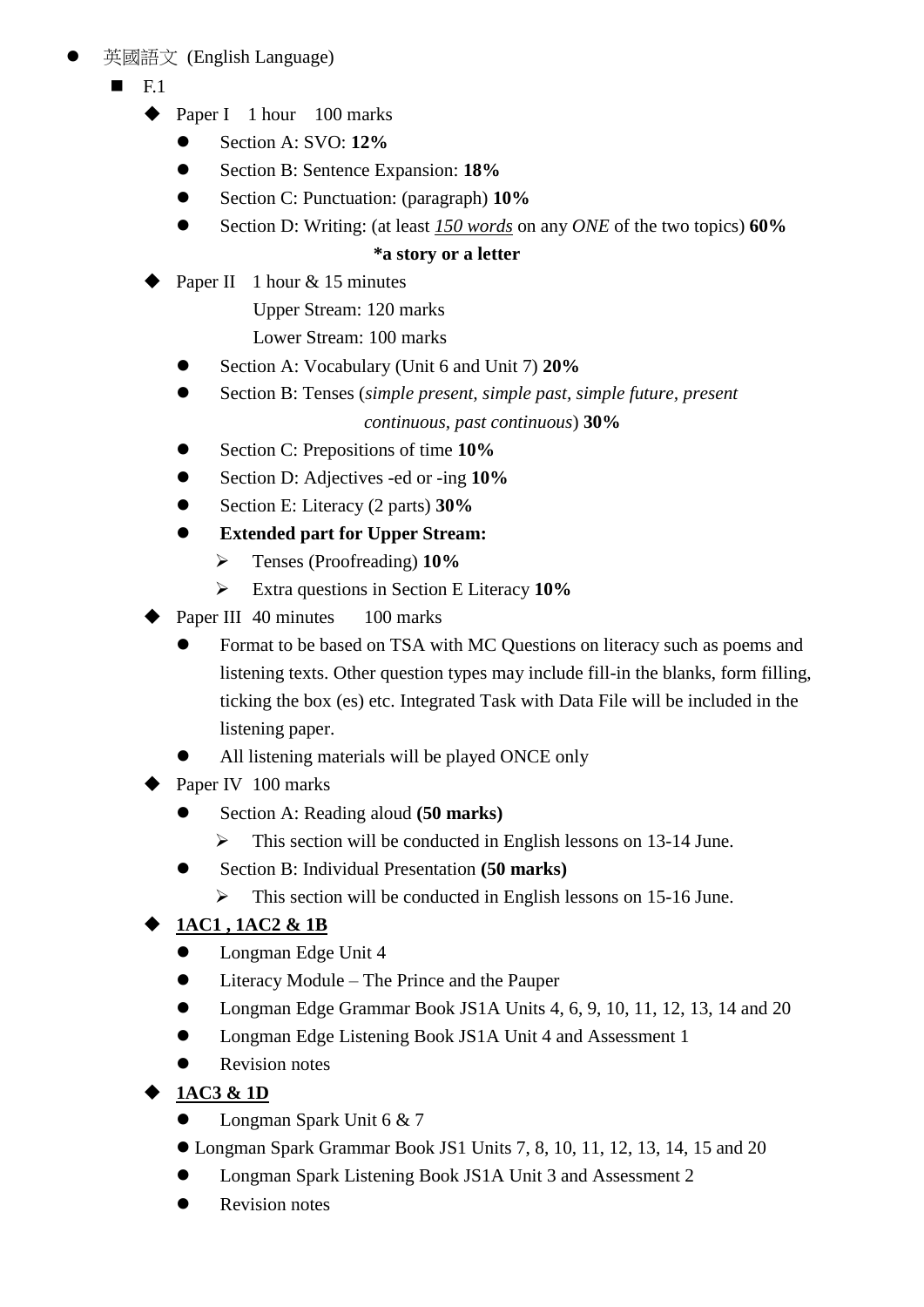- F.2
	- Paper I 1 hour 100 marks
		- **Section A: SVO: 12%**
		- Section B: Sentence Expansion: **18%**
		- Section C: Direct Speech **10%**
		- Section D: Writing: (at least *150 words* on any *ONE* of the two topics) **60%**

# \***a story or a reply letter**

- Paper II 1 hour & 15 minutes
	- Upper Stream: 120 marks
	- Lower Stream: 100 marks
	- Section A: Vocabulary (Unit 6 and Unit 7) **20%**
	- Section B: Tenses (*simple present, simple past, present continuous, past continuous, simple future, present perfect*) **20%**
	- Section C: Gerund and Infinitive **10%**
	- Section D: Commenting on amounts **10%**
	- Section E: Reported Speech **10%**
	- Section F: Literacy (2 parts) **30%** 
		- **Extended part for Upper Stream:**
			- Tenses (Proofreading) **10%**
			- Extra questions in Literacy **10%**
- Paper III 40 minutes 100 marks
	- Format to be based on TSA with MC Questions on literacy such as poems and listening texts. Other question types may include fill-in the blanks, form filling, ticking the box (es) etc. Integrated Task with Data File will be included in the listening paper.
	- All listening materials will be played ONCE only.
- Paper IV 100 marks
	- Part A: Individual Presentation (50 marks)
	- Part B: Group Interaction (50 marks)
		- $\triangleright$  There will be 4 sets of Part A and another 4 sets of Part B for Paper 4. This paper will be administered during lesson time.
		- $\triangleright$  Date: Part A: 20/6 (Sets 1-2), 21/6 (Sets 3-4) Part B: 22/6 (Sets 1-2), 24/6 (Sets 3-4)

# **2AC1 & 2AC2**

- Longman Edge JS2B Unit 6 and Unit 7
- Longman Edge Grammar Book JS2 Units 3, 7, 8, 10, 12, 13, 18 and 19
- Longman Edge Listening Book JS2A Units 1 and 2, JS2B Units 5, 6 and 7
- Module 6 and Module 7 booklets
- Revision notes
- **2AC3 , 2B & 2D**
	- Longman Spark JS2B Unit 6 and Unit 7
	- Longman Spark Grammar Book JS2 Units 2, 6, 7, 9, 11, 12, 17 and 18
	- Longman Spark Listening Book JS2A Units  $1 3$ , Assessments 1 and 2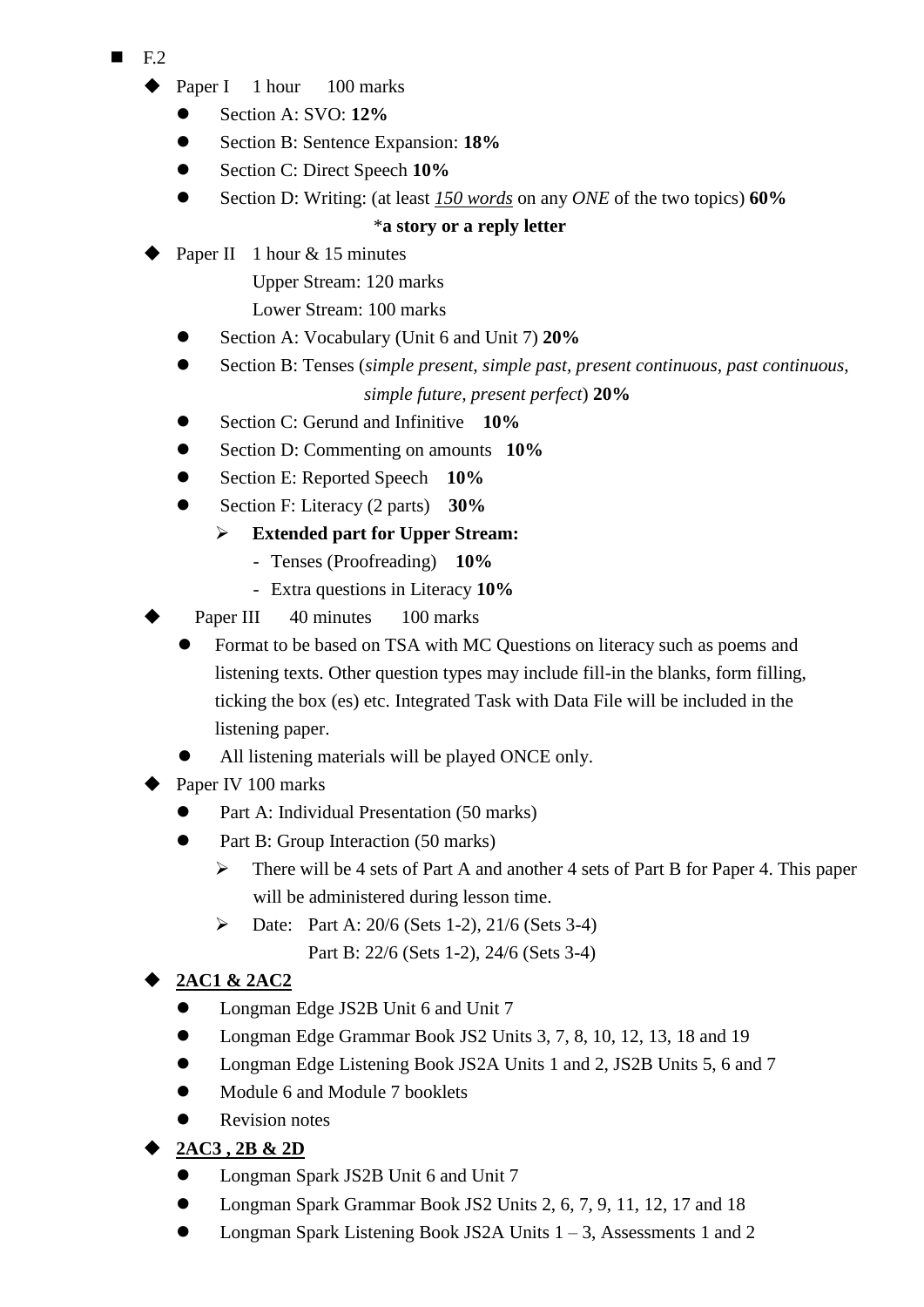- Module 6 and Module 7 booklets
- Revision notes
- $\blacksquare$  F.3
	- $\triangle$  Paper I 1 hour 100 marks
		- Part A: SVO: **10%**
		- Part B: Sentence Expansion (call for action, adjective pattern and connectives: **20%**
		- Part C: Punctuation: (paragraph) **10%**
		- Part D: Writing: (at least *150 words* on any ONE of the two topics) **60%**

# **\*Formal letter or Speech**

- Paper II 1 hour  $& 15$  minutes
	- Part A: Vocabulary
		- Part A1: G.E. Unit 5 **10%**
		- Part A2: G.E. Unit 7 **10%**
	- Part B: Tenses (*simple present, present continuous, simple past, simple future, present prefect, past perfect, past continuous tense*) **20%**
	- Part C: Gerund and to-infinitives **10%**
	- Part D: Conditionals (Type 2-Unit 1 and Type 3 Unit 7) **20%**
	- Part E: Literacy (2 *parts following TSA format*) **30%**
	- **Extended part for Upper Stream:**
		- Tenses **10%**
		- Extra questions in Part E Literacy **10%**
- Paper III 40 mins 100 marks
	- Table filling / listening for the specific information / ticking the correct box(es) / fill-in the blanks / completing a note sheet / data file
		- \*ALL listening materials will be played ONCE only.
- Paper IV 100 marks
	- Part A: Individual Presentation (50 marks)
	- Part B: Group Interaction (50 marks)
		- $\triangleright$  There will be 4 sets of Part A and another 4 sets of Part B for Paper 4. This paper will be administered during lesson time.
		- $\triangleright$  Date: Individual Presentation: 14/6 (Sets 1-2) & 15/6 (Sets 3-4) Group Interaction: 21/6 (Sets 1-2) & 22/6 (Sets 3-4)

# 3AC1,3AC2 & 3B

- Longman Edge Unit 5 and Unit 7
- Longman Edge Grammar Book JS3A Units 3, 4, 5, 7, 11, 12, 13, 16, 17 and 19
- Longman Edge Listening Book JSA Units 1-4, JS3B Unit 5 and Unit 7
- Revision notes
- 3D
	- Longman Spark Unit 5 and Unit 7
	- Longman Spark Grammar Book JS3A Units 3, 4, 5, 7, 11, 12, 13 16, 17 and 18.
	- **•** Longman Spark Listening Book JS3A Units 1-4
	- Revision notes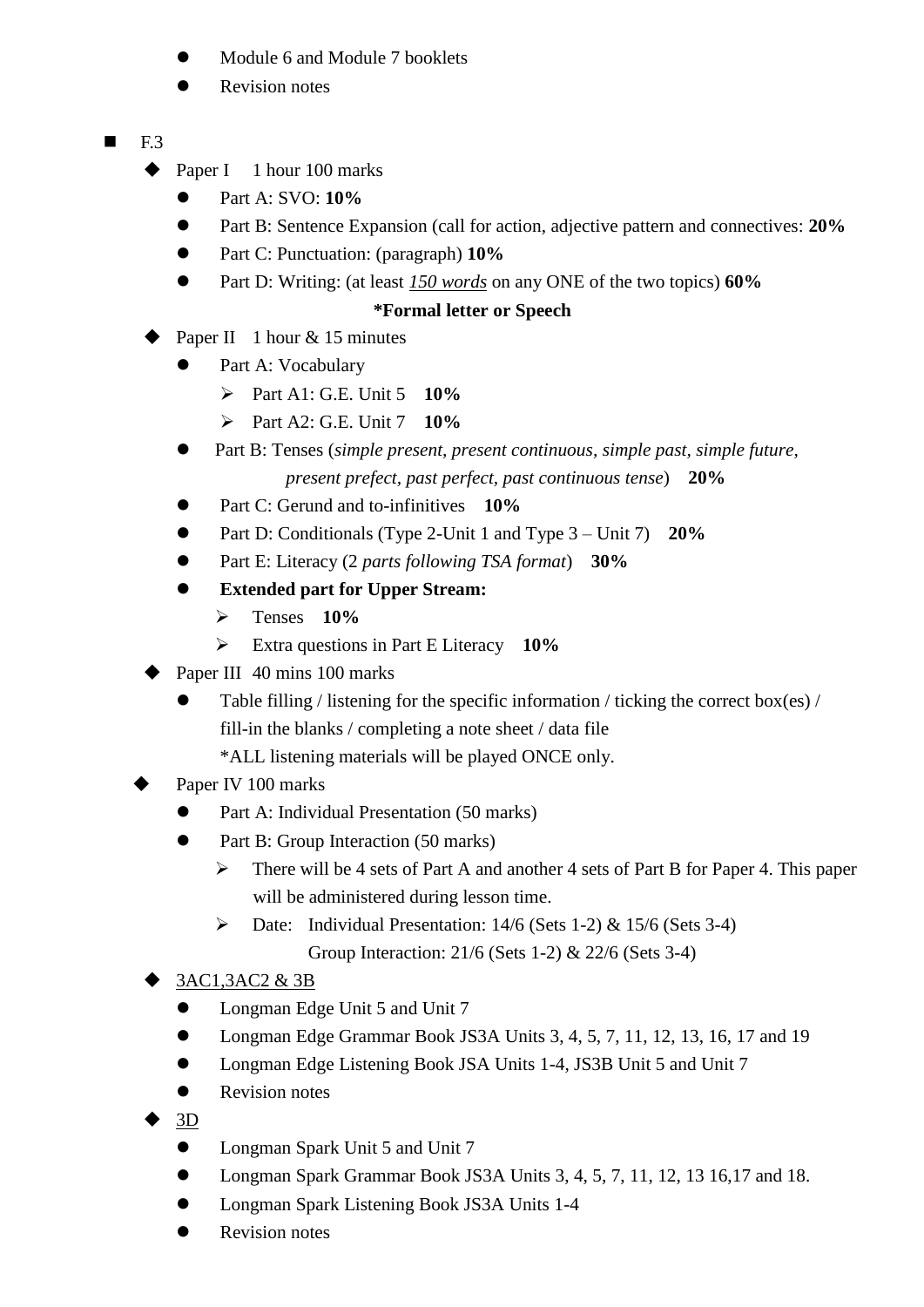- F.4
	- Paper 1: Reading (1 hour and 30 minutes)

(Parts A & B1)

- 5 shorts reading texts
- MC questions, true or false, referencing questions, inference questions, matching, table/diagram completion, open-ended questions, cloze passage etc.
- Theme: Food, Health & Nature
- Revision : Paper 1 Modules 1-4
- Paper 2: Writing (1 hour)
	- Write about 200 words on ONE of the two given topics
	- Theme: Health / Social issue
	- **•** Remarks: Please refer to Paper 2 Module 4 of Papers  $1 4$ , your notebook and your writing file for revision
- Paper 3: Listening & Integrated Skills (2 hours)
	- Part A: Listening to fill in missing information
	- Part B: Integrated tasks
		- $\triangleright$  Deriving information from Data File
		- Genre: letter/ email/ notice/ proposal/ article/ report
			- [*Please refer to Paper 3, pp.184-195 for templates*]
		- Revision: Paper 3, Modules 1-4
- Paper 4: Speaking To be done in class time
	- Group Discussion (8 mins for four students; 6 mins for three students)
		- $\triangleright$  Theme: school life, sports, volunteering, health
		- $\triangleright$  Remark: Please refer to Paper 4 Modules 1 to 4 for revision
		- $\triangleright$  Date: 20/6/2022 24/6/2022
- $\blacksquare$  F.5
	- Paper 1: Reading (1 hour and 30 minutes) (AD1: Part A and choose either B1 or B2) (AD2, AD3, 5B and 5C: Parts A and B1)
		- 2-4 reading texts
		- MC questions, true or false, matching, referencing questions, open-ended questions, cloze passage etc.
		- Revision : Paper 1 Book 4 and Paper 1 Book 5
	- Paper 2: Writing (2 hours)
		- Part A: write about 200 words
		- Part B: write about 400 words
		- Genres: Information poster, story, blog entry, letter of complaint, proposal & leaflet
		- Revision : Paper 4 and Paper 2 Modules 2 & 3
	- Paper 3: Listening & Integrated Skills (2 hours)
		- (AD1: Part A and choose either Part B1 or B2)
		- (AD2, AD3, 5B and 5C: Parts A and B1)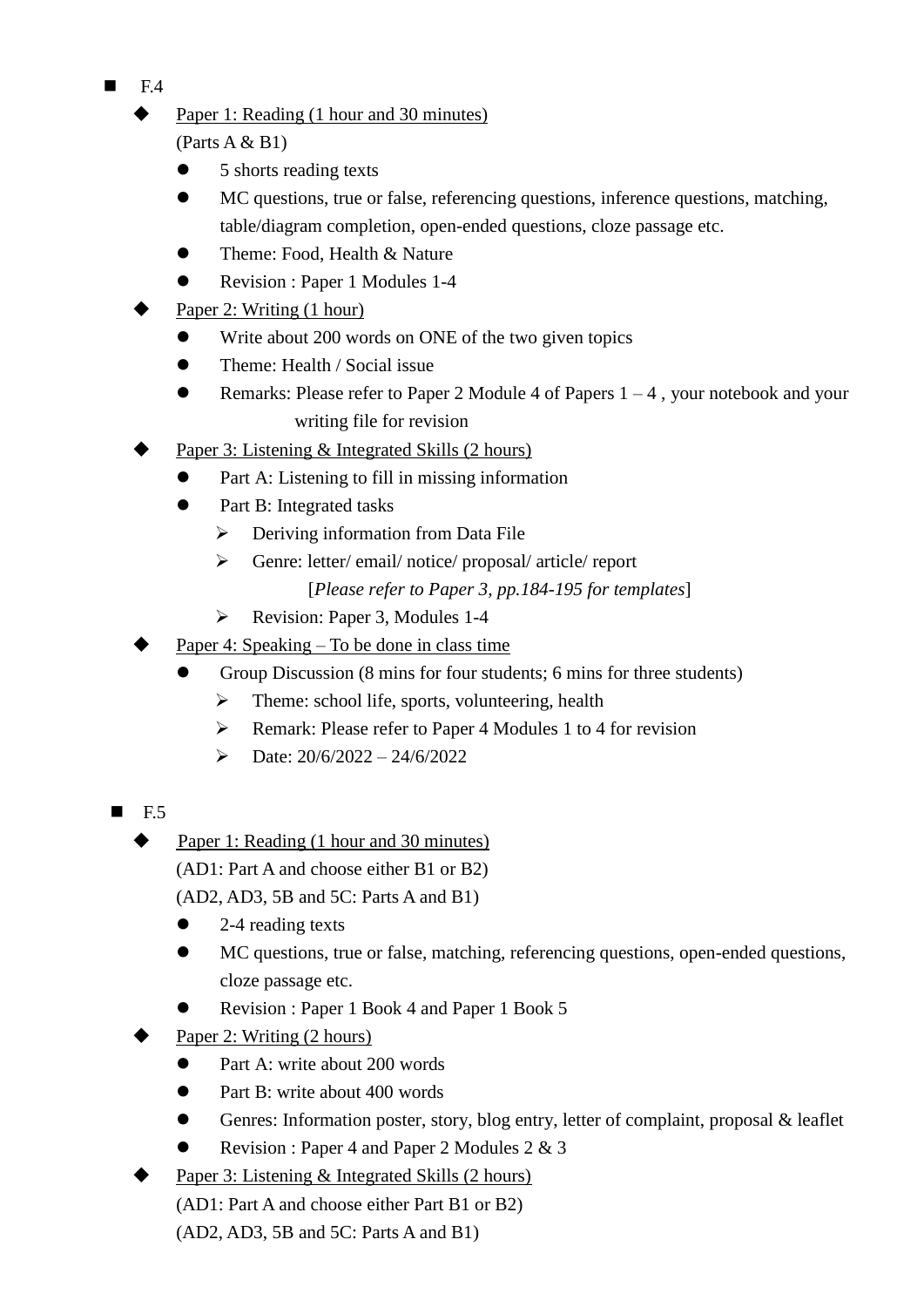- Part A question types: table and form filling, MC questions, note taking and Q&A
- Part B text types: form filling, article, email, report, summary and letter to the editor
- Revision: Paper 3 Book 4 and Paper 3 Book 5 (Module  $1 3$  and Test Paper  $1 3$ )
- Paper 4: Speaking To be done in class time
	- Part A: Group Discussion (10 minutes for preparation & 8 minutes for discussion for a group of 4 or 6 minutes for 3)
	- Part B: Individual Response (1 minute per student)
	- Theme: Health, Environment, Work, Cultures
	- Revision: Skills taught in Paper 4 Book 4 and Paper 4 Book 5
	- Date: 22-23 June 2022
- 數學 (Mathematics)

#### 非華語學童 **(NCS students)**

 $\blacksquare$  F.1

 $\blacklozenge$  Ch 0 – 12

- $F.2$ 
	- $\blacklozenge$  Ch 1 10, 12
- $\blacksquare$  F.3
	- Ch  $1 5$ , 7, 9 12
- $\blacksquare$  F.4
	- Approximation, Factorization, Indices, Algebraic Fraction, Formula, Simultaneous Equation and Inequality, Ch  $1 - 5$
- $\blacksquare$  F.5
	- $\blacklozenge$  Ch 1 14, 17.1, Factorization, Changing Subject, Simultaneous Equations, Algebraic Fraction, Estimation, Approximation and Error, Percentage

### 本地學童 **(Local students)**

- $\blacksquare$  F.1
	- $\blacklozenge$  Ch  $0 12$
- $\blacksquare$  F.2

 $\blacklozenge$  Ch 1 – 10, 12

- $\blacksquare$  F.3
	- Ch  $1 5, 7, 9 12$

 $\blacksquare$  F.4 近似、因式分解、指數、代數分式、公式、聯立方程及不等式, Ch 1 – 5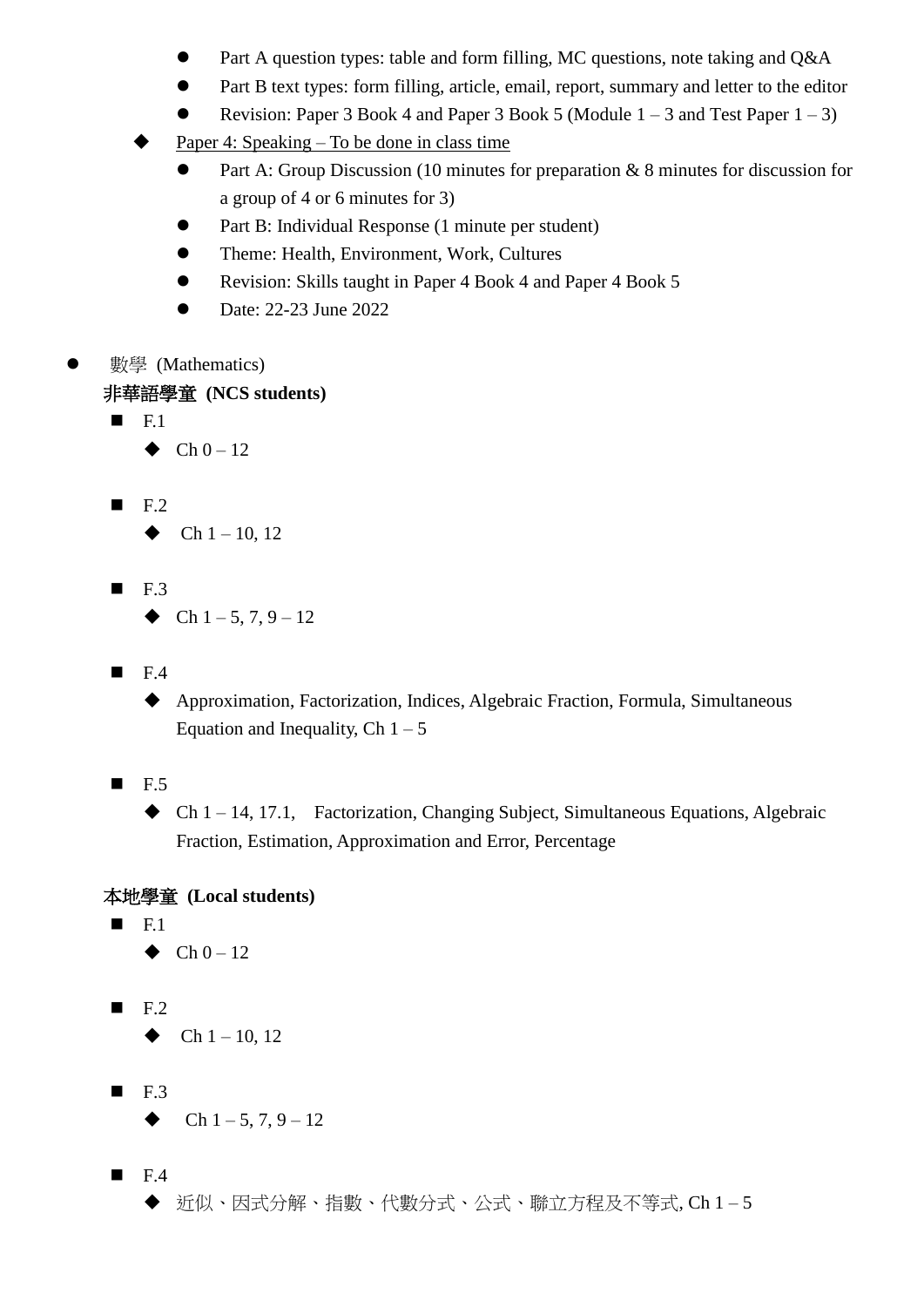- $\blacksquare$  F.5
	- Ch 1 14, 17.1, 因式分解、主項變換、聯立方程、代數分式、近似與誤差、百分數
- 數學延伸課程 (Mathematics Module 1/ Module 2)
	- F.4(M2)
		- $\triangle$  Ch 0 8
	- $\blacksquare$  F.5(M2)
		- $\bullet$  Ch 0 12
- 生活與社會 (Life & Society) 非華語學童 **(NCS students)**
	- $\blacksquare$ F.1
		- ◆ Core Module 1 Understanding yourself
		- ◆ Core Module 13 Economic Performance of Hong Kong
		- Core Module 14 Labour Market of Hong Kong
		- Core Module 21 Rights and Responsibilities of Citizens
	- $\blacksquare$  F.2
		- ◆ Core Module 7 Sex and sexuality
		- Core Module 15 Economy of our country: An overview of the Chinese economy
		- Core Module 25 Chinese political system Socio-political system of our country
	- $\blacksquare$  F.3
		- Core Module 20: Global economy: International interdependence
		- Core Module 29: Global socio-political system: Global citizenship and humanitarian work

- F.1
	- ◆ 核心單元 1 認識自我積極人生
	- ◆ 核心單元 13 香港的經濟表現
	- ◆ 核心單元 14 香港的勞工市場
	- 核心單元 21 公民權責
- $F.2$ 
	- ◆ 核心單元 7 知情識性
	- ◆ 核心單元 15 中國經濟: 中國的經濟概況
	- ◆ 核心單元 25 中國政制 中國社會政治體系
- $F.3$ 
	- ◆ 核心單元 20: 全球經濟:國際間的相互依存
	- ◆ 核心單元 29: 全球社會政治體系:世界公民與人道工作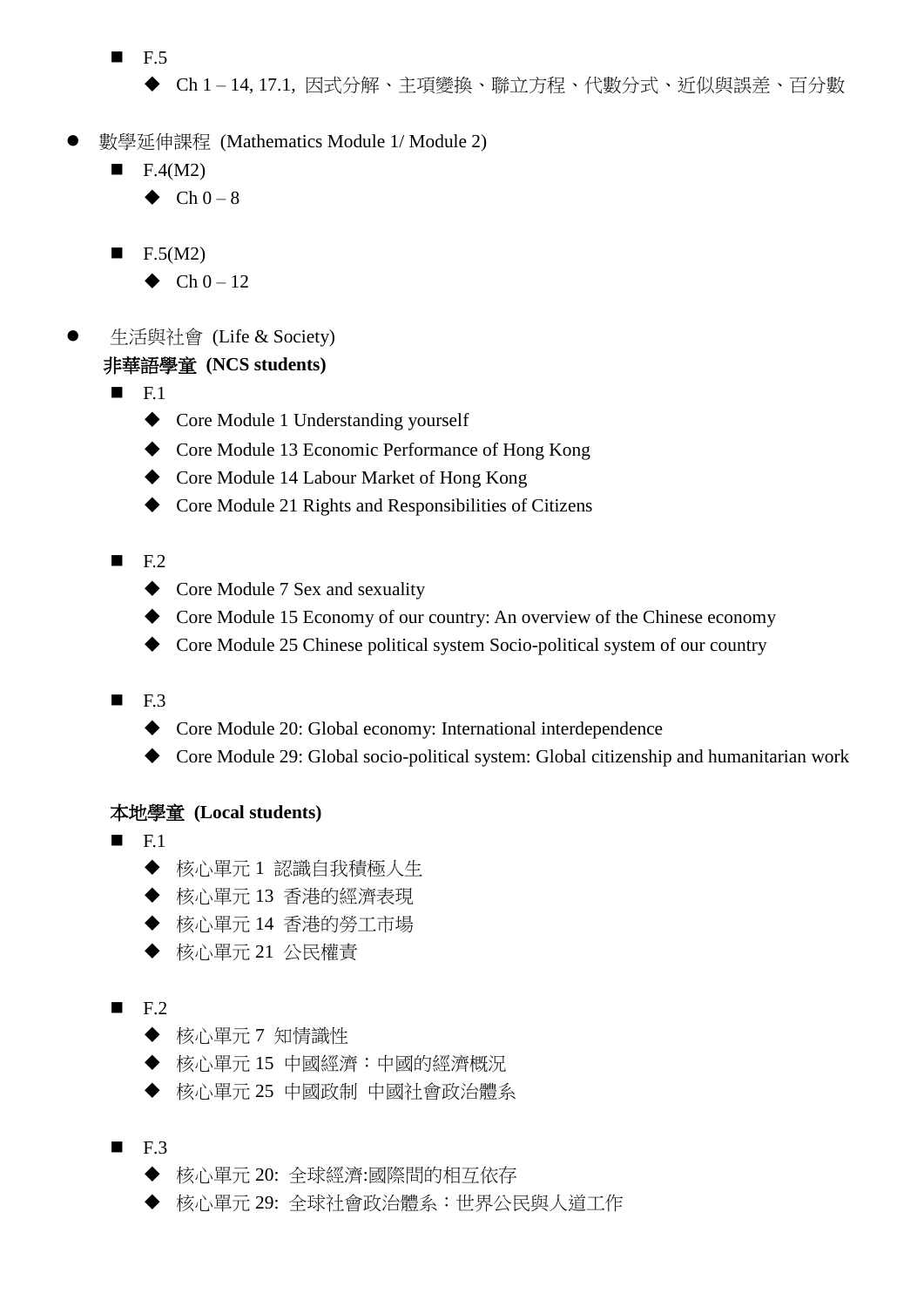### 公民與社會發展科(Citizenship and Social Development)

#### 非華語學童 **(NCS students)**

 $\blacksquare$ F4

- Topic 1 The meaning and implementation of "one country, two systems"
- $\blacklozenge$  Topic 2 Situation of the country and sense of national identity
- ◆ Topic 3 Characteristics of cultural diversity of the Hong Kong society

# 本地學童 **(Local students)**

- $F.4$ 
	- 課題 1「一國兩制」的內涵和實踐
	- ◆ 課題 2 國家情況與國民身份認同
	- 課題 3 香港社會的多元文化特徵
- 通識教育 (Liberal Studies)

# 非華語學童 **(NCS students)**

- $\blacksquare$  F.5
	- Module 1 Personal Development and Interpersonal Relationship
	- ◆ Module 2 Hong Kong Today
	- ◆ Module 3 Modern China
	- Module 6 Energy Technology and the Environment

# 本地學童 **(Local students)**

- $F.5$ 
	- ◆ 單元一 個人成長與人際關係
	- 單元二 今日香港
	- 單元三 現代中國
	- 單元六 能源科技與環境
- 宗教倫理 (Ethics and Religious Studies)

# 非華語學童 **(NCS students)**

- $F.1$ 
	- $\blacklozenge$  The commandments of Taoism
	- $\blacklozenge$  Introduction to Buddhism
	- My parent and I
	- ◆ "Tao Te Ching" Chapter 33
- $\blacksquare$  F.2
	- ◆ "Tao Te Ching" Chapter 18, 24
	- $\blacklozenge$  Internet culture
	- $\blacklozenge$  Introduction to Christianity
	- Stay away from cigarette, alcohol and drugs
	- ◆ Career planning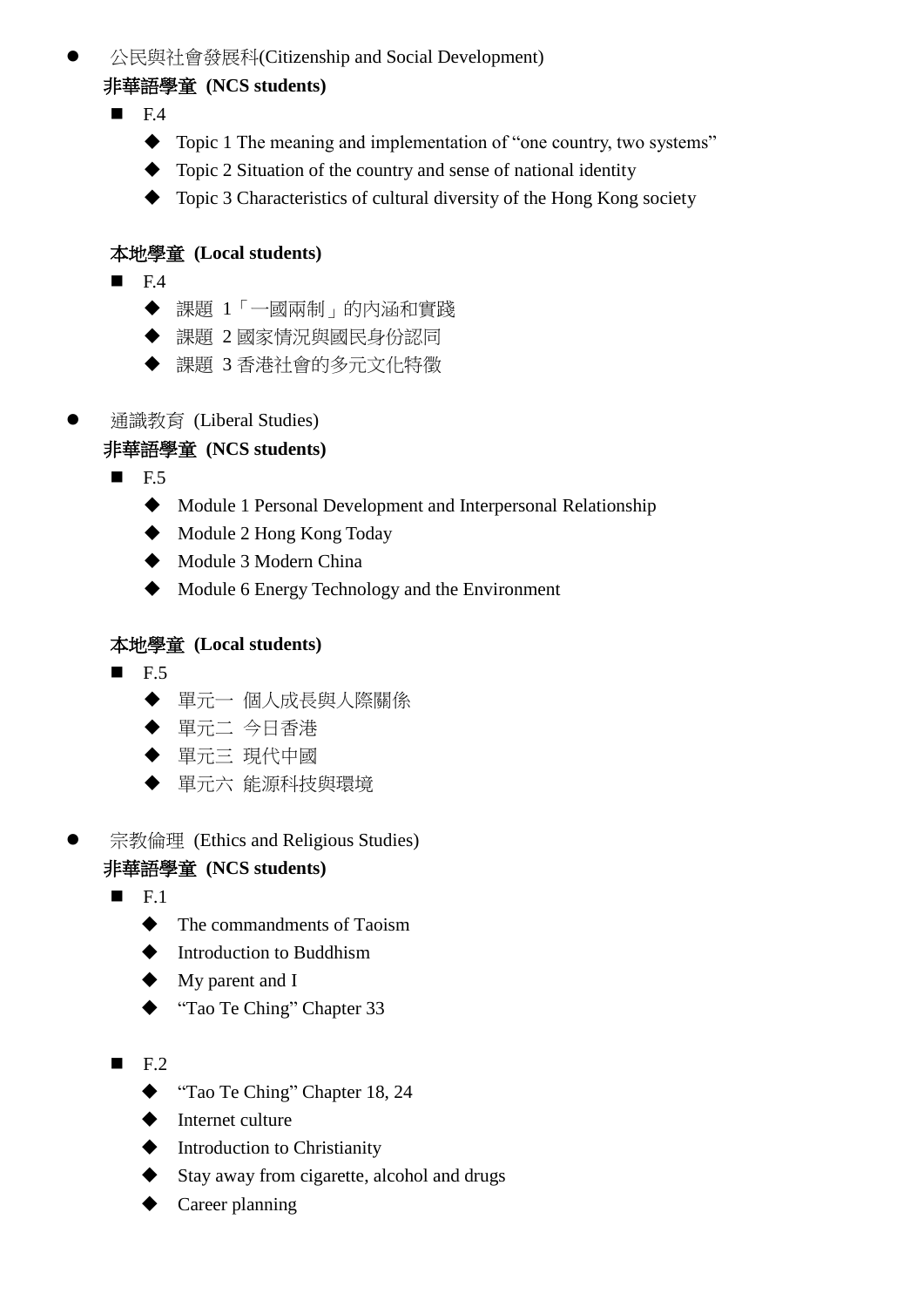- $\blacksquare$  F.3
	- ◆ "Tao Te Ching" Chapter 12, 44
	- $\blacklozenge$  Save the Energy
	- $\blacklozenge$  The differences between love & like

- $\blacksquare$ F.1
	- 太上道祖頌、道祖生平、道德經第十二、三十三章、我與父母、認識情緒
- $F.2$ 
	- ◆ 道德經第四十七章、待人以禮、只有一個地球、愛惜生命
- $\blacksquare$  F.3
	- 道德經第四十四章、因果承負、情緒主人、炫耀與養晦
- $F.4$ 
	- 道德經第六十六章、老子本體論、道教與中國文化的關係、《道教十問》
- $\blacksquare$  F.5
	- 道德經第八章、道德經第六十七章、道德經第六十八章、《道教十問》
- 中國歷史 (Chinese History)
	- $\blacksquare$  F.1
		- 課題:隋至唐末
	- $\blacksquare$  F.2
		- 課題:宋代改革至晚明政局與明朝滅亡
	- $F.3$ 課題:辛亥革命至抗日戰爭
	- $F.4$ 
		- 課題:隋開皇之治至明君主集權
	- $\blacksquare$  F.5 課題:卷一:甲部及乙部課程 卷二:選修單元四之兵制及科舉制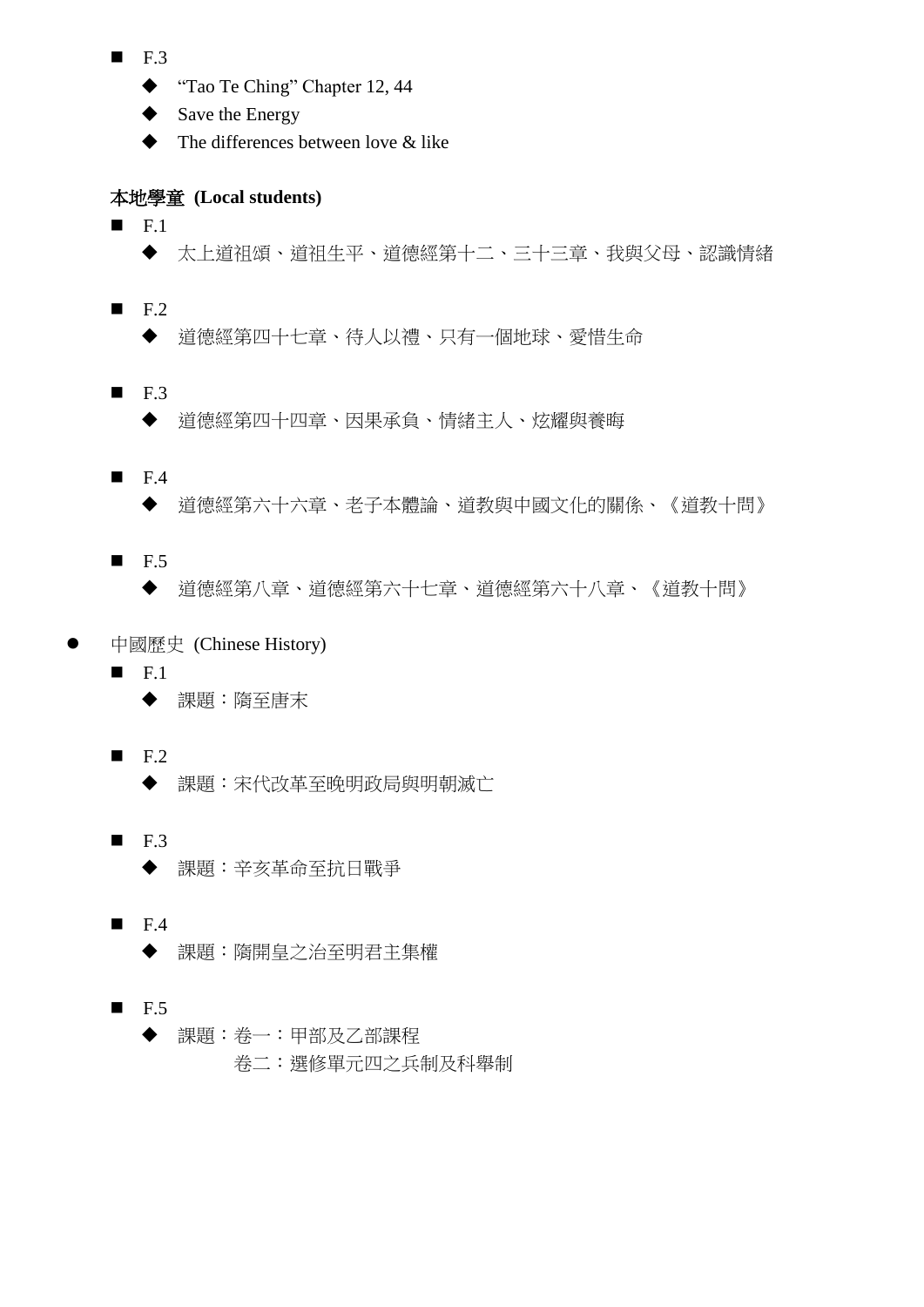# 歷史 (History)

### 非華語學童 **(NCS students)**

- $F1$ 
	- ◆ Topic 2 : The development of European Civilization: Textbook (P.2-41)
	- $\blacklozenge$  Study notes P. 3-45
	- ◆ Topic 4: History, culture and heritage of early Hong Kong region: Textbook (P.2-49)

# $\blacksquare$  F.3

- ◆ Topic: Second World War ; Worksheet (P.1-20)
- $\blacklozenge$  Cold War: Textbook (P.91-123); Worksheet (P.1-9)
- $\blacksquare$  F.4
	- ◆ Topic: First World War, Second World War, Cold War (1945-1962)
- $\blacksquare$  F.5
	- Topic: First World War, Cold War, European Economic Integration, HK History (Political and Economic Development)

- $\blacksquare$  F.1
	- 課題 2: 歐洲文明的發展:課本 (P.2-41)
	- ◆ 筆記 P. 3-43
	- 課題 4: 早期香港地區的歷史, 文化與承傳(P.2-49)
- $\blacksquare$  F.3
	- 課題: 第二次世界大戰 : 工作纸(P.1-20)
	- ◆ 冷戰: 書本(P.91-123);工作纸(P.1-9)
- $\blacksquare$  F.4
	- 課題: 第一次世界大戰、第二次世界大戰、冷戰(1945-1962)
- $\blacksquare$  F.5
	- 課題: 第一次世界大戰、冷戰、歐洲經濟統合、香港史(政治及經濟發展)
- 資訊及通訊科技 (Information and Communication Technology) 非華語學童 **(NCS students)**
	- $\blacksquare$ F.4
		- $\blacklozenge$  Ch1-18
	- $F.5$ 
		- ◆ Compulsory Part(ALL)
		- $\blacklozenge$  Elective (Ch<sub>1</sub>-10)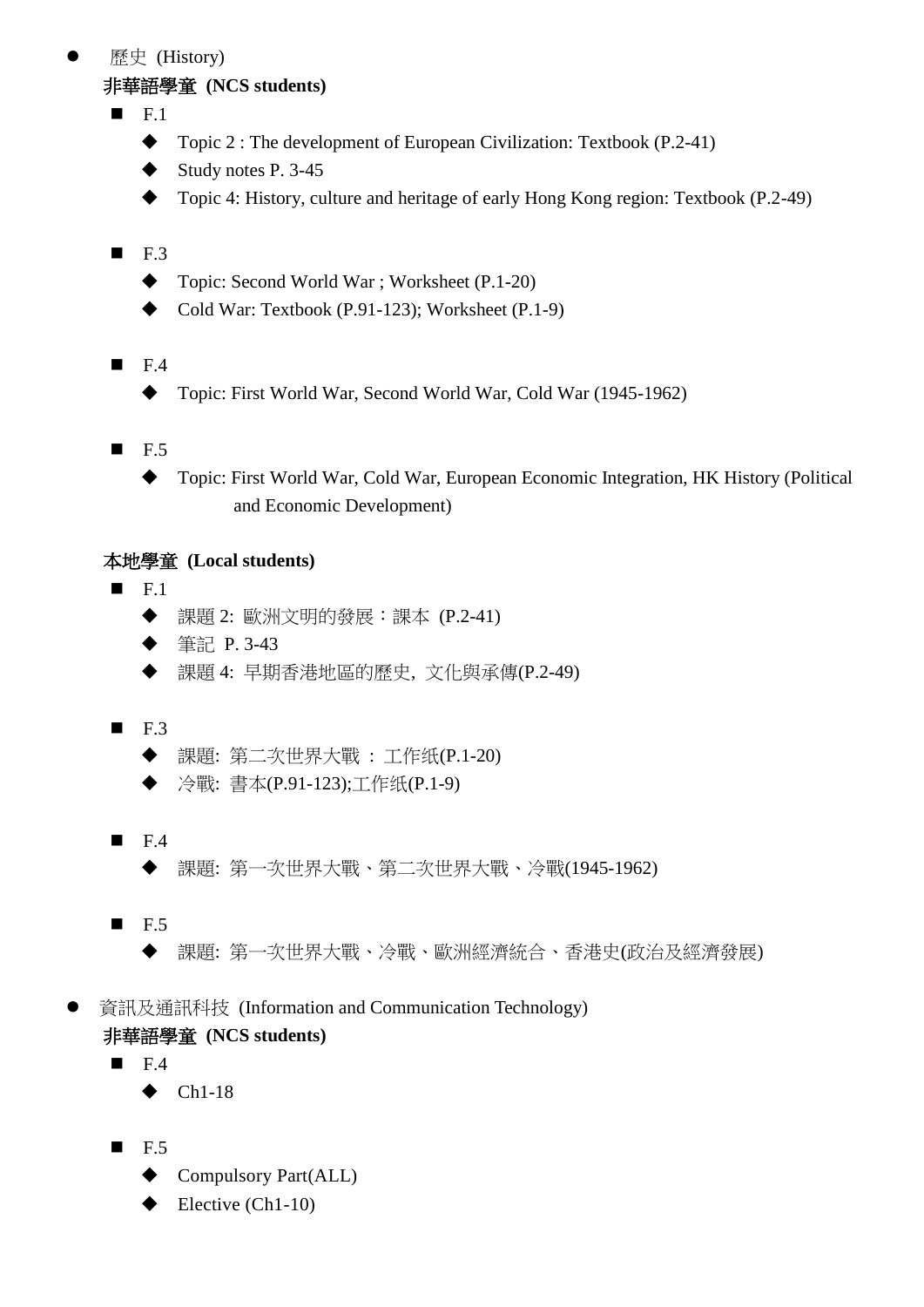- $\blacksquare$  F.4
	- $\blacklozenge$  Ch1-18
- $F.5$ 
	- 必修部分(全部)
	- ◆ 選修部分(Ch1-10)
- 科學 (Integrated Science)

# 非華語學童 **(NCS students)**

- $\blacksquare$  F.1
	- $\blacklozenge$  Ch.1-6
- $\blacksquare$  F.2
	- $\blacklozenge$  Ch.7-11

# 本地學童 **(Local students)**

- $\blacksquare$  F.1
	- $\blacklozenge$  Ch.1-6
- $\blacksquare$  F.2
	- $\blacklozenge$  Ch.7-11
- 生物 (Biology)

非華語學童 **(NCS students)**

- $\blacksquare$  F.3
	- $\blacklozenge$  12.1-12.3 (30%)
	- $\triangleleft$  12.4-12.6 (70%)
- $F.4$ 
	- $\blacklozenge$  Ch.2-5 (20%),
	- $\blacklozenge$  Ch.6-10, 15-18 (80%)
- $\blacksquare$  F.5
	- $\blacklozenge$  Ch.2-18 (20%)
	- $\blacklozenge$  Ch.19-30 (80%)

- $\blacksquare$  F.3
	- $\triangleleft$  12.1-12.3 (30%)
	- $\triangleleft$  12.4-12.6 (70%)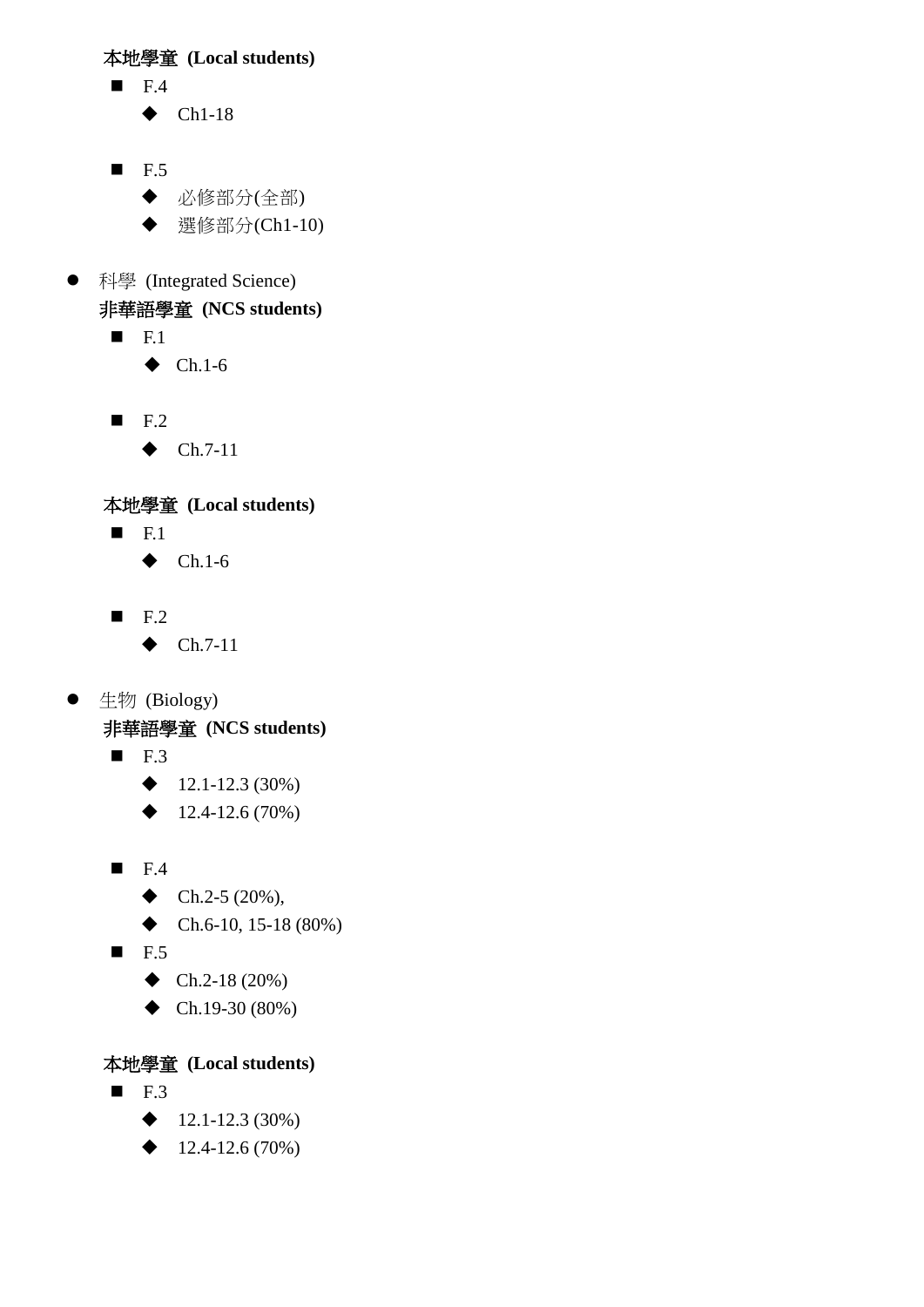- $\blacksquare$  F.4
	- $\blacklozenge$  Ch.2-5 (20%),
	- $\blacklozenge$  Ch.6-10, 15-18 (80%)
- $\blacksquare$  F.5
	- $\blacklozenge$  Ch.2-18 (20%)
	- $\blacklozenge$  Ch.19-30 (80%)
- 化學 (Chemistry)

非華語學童 **(NCS students)**

- $\blacksquare$  F.3
	- $\blacklozenge$  Ch.1-5.2
- $\blacksquare$  F.4
	- $\blacklozenge$  Ch.1-19
- $\blacksquare$  F.5
	- $\blacklozenge$  Ch.1-41

# 本地學童 **(Local students)**

- $\blacksquare$  F.3
	- $\blacklozenge$  Ch.1-5.2
- $\blacksquare$  F.4
	- $\blacklozenge$  Ch.1-19
- $\blacksquare$  F.5
	- $\blacklozenge$  Ch.1-41
- 物理 (Physics)

非華語學童 **(NCS students)**

- $\blacksquare$  F.3
	- $\bullet$  Ch.14.1-14.7
- $F.4$ 
	- $\blacklozenge$  Heat (Ch.1-4)
	- $\blacklozenge$  Force and Motion (Ch.1-9)
- $\blacksquare$  F.5
	- $\blacklozenge$  Heat (Ch.1-5)
	- $\blacklozenge$  Force and Motion (Ch.1-9)
	- $\blacklozenge$  Wave (Ch.1-7)
	- $\blacklozenge$  E&M (Ch.1-6)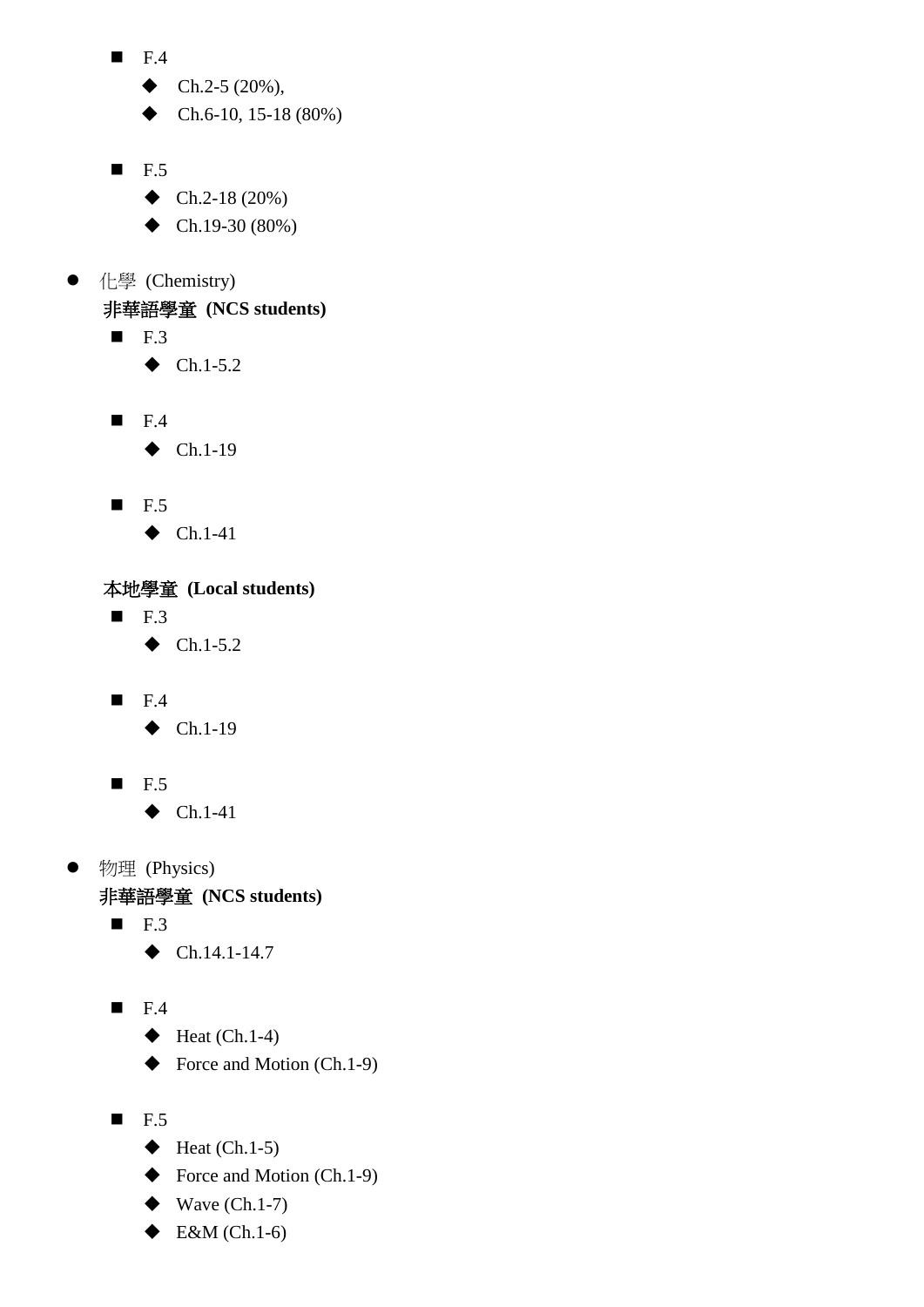- $\blacksquare$  F.3
	- $\blacklozenge$  Ch.14.1-14.7
- $\blacksquare$  F.4
	- ◆ 熱學 (Ch.1-4)
	- ◆ 力學 (Ch.1-9)
- $\blacksquare$  F.5
	- ◆ 熱學 (Ch.1-5)
	- ◆ 力學 (Ch.1-9)
	- ◆ 波動學 (Ch.1-7)
	- ◆ 電學 (Ch.1-6)
- 地理 (Geography)

# 非華語學童 **(NCS students)**

 $F.2$ 

- Urban landuse, Manufacturing, Water Resources
- $F.3$ 
	- Natural hazards , Climatic Change, Map reading
- $F.4$ 
	- $\bullet$  C1, C2 and E1
- $F.5$ 
	- $\bullet$  C1, C2, C5, C6, C7, E1 and Map reading

- $F.2$ 城市景觀、製造業、水資源
- $F.3$ ◆ 自然災害 氣候變化 地圖閱讀
- $F.4$ 
	- $\blacklozenge$  C1, C2  $\not\!\!\!\!\nabla$  E1
- $F.5$ 
	- ◆ C1, C2, C5, C6, C7, E1 及地圖閱讀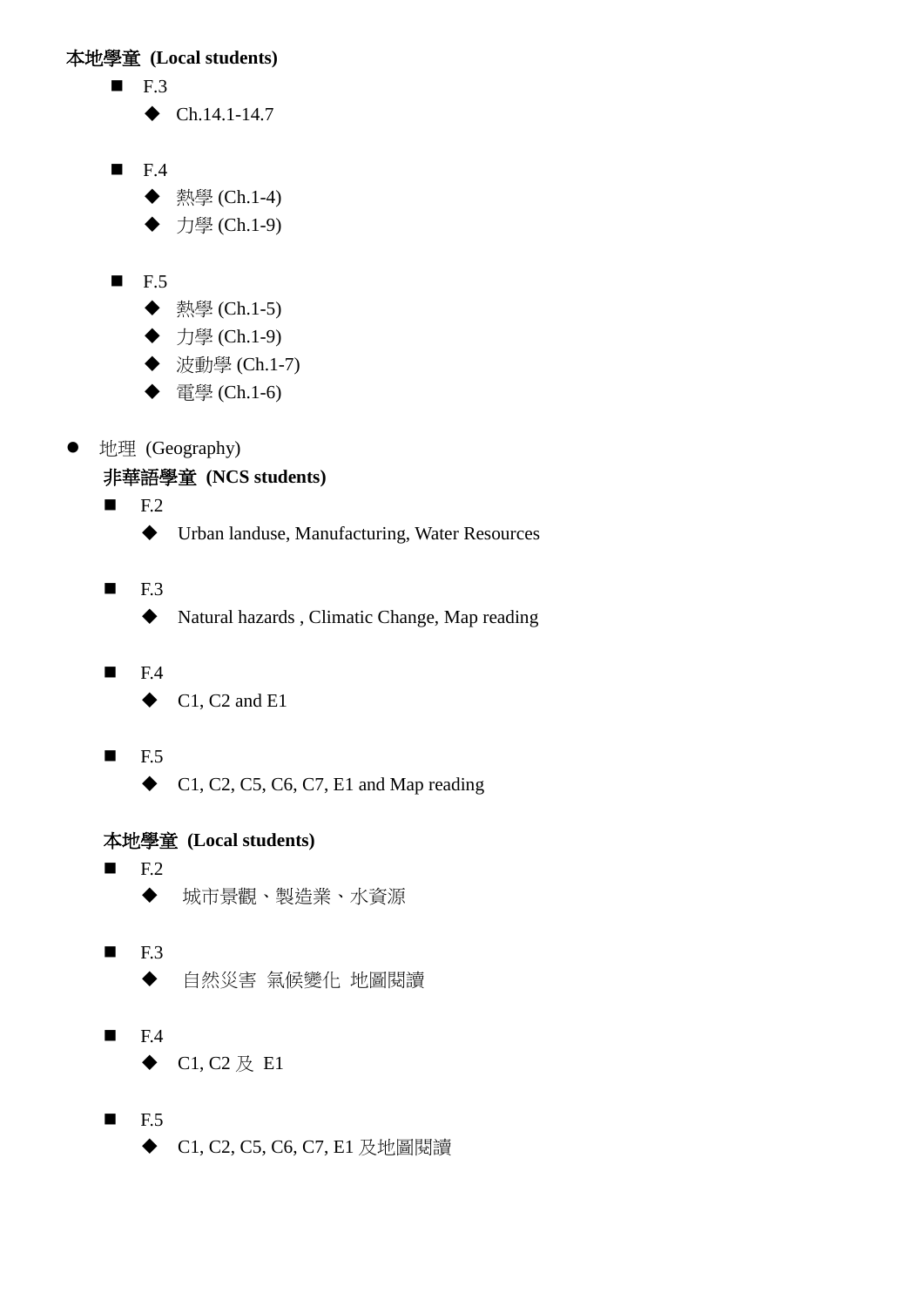● 經濟 (Economics)

非華語學童 **(NCS students)**

 $\blacksquare$  F.4

 $\blacklozenge$  Ch 1-7

- $\blacksquare$  F.5
	- $\blacklozenge$  Ch 1-14

本地學童 **(Local students)**

- $\blacksquare$  F.4
	- ◆ 單元 1-7
- $\blacksquare$  F.5
	- ◆ 單元 1-14
- **●** 旅遊與款待 (Tourism and Hospitality Studies) 非華語學童 **(NCS students)**
	- $\blacksquare$  F.4
		- $\blacklozenge$  Introduction to Tourism
	- $\blacksquare$  F.5
		- $\blacklozenge$  Introduction to Tourism & Introduction to Hospitality

# 本地學童 **(Local students)**

- $\blacksquare$  F.4
	- 旅遊導論
- $\blacksquare$  F.5
	- 旅遊導論
	- ◆ 款待導論

● 企業、會計與財務概論 (Business, Accounting and Financial Studies) 非華語學童 **(NCS students)**

- $\blacksquare$  F.4
	- ◆ All topics in accounting and financial studies
- $F.5$ 
	- ◆ All F.4 and F.5 topics for accounting and financial studies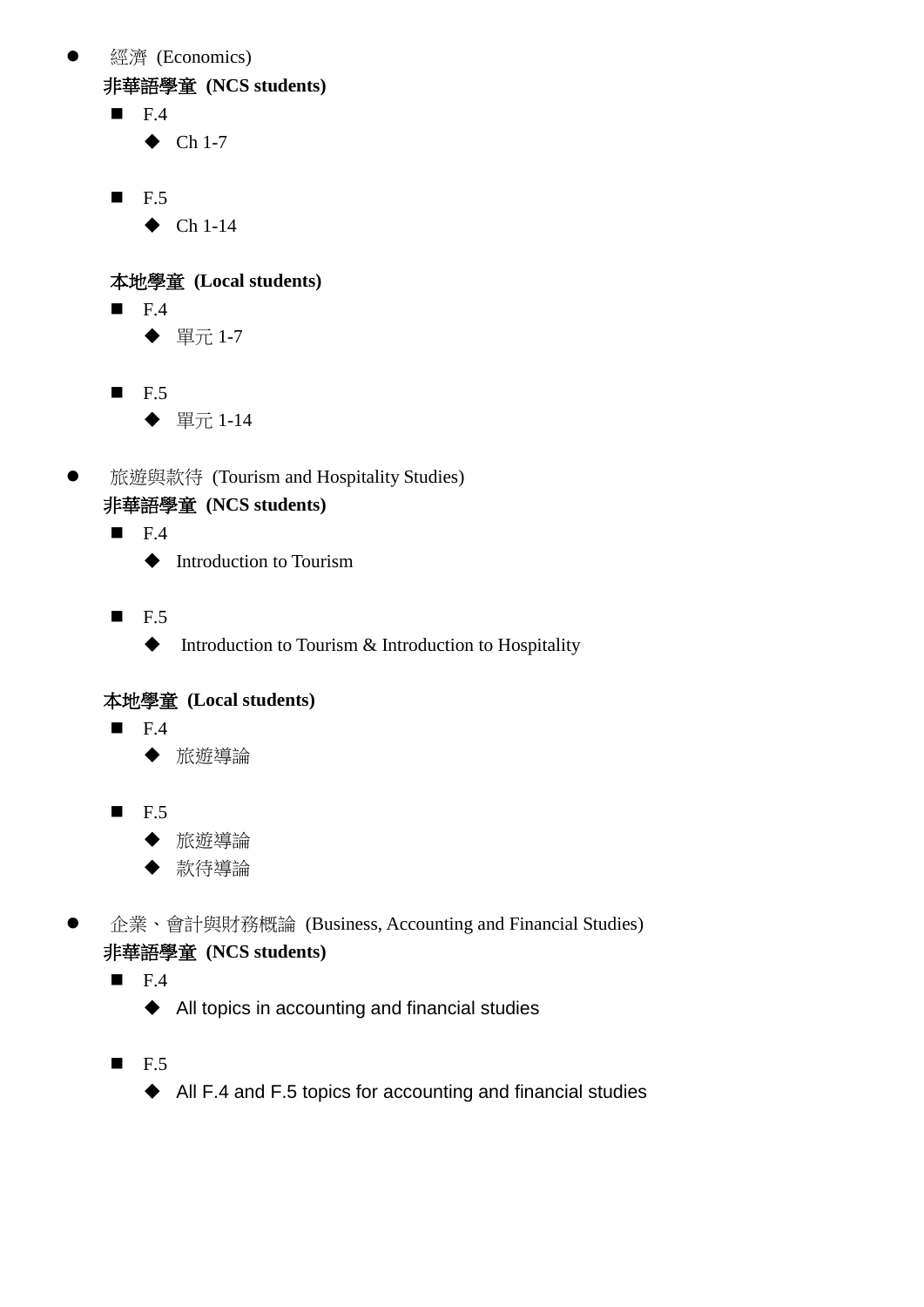- F.4
	- 所有會計部分和財務概論
- $\blacksquare$  F.5
	- 所有中四及中五的會計部分和財務概論
- 視覺藝術 (Visual Arts)

# 非華語學童 **(NCS students)**

- F.4
	- ◆ Paper 1: Visual Arts
		- $\triangleright$  Part A: Design Appreciation and Criticism (30 minutes 20marks)
			- Write a critical appreciation of the reproductions of artwork provided
		- $\triangleright$  Part B: Visual Arts Making (2 hours and 30 minutes 80marks)
			- Create a piece of two-dimensional artwork using any media, form, style and technique to present a theme in response to the critical appreciation in Part A using the white cartridge paper provided. Write an artwork statement of about 50 words to explain how your work is related to your critical appreciation.
- $\blacksquare$  F.5
	- Paper 2: Design
		- $\triangleright$  Part A: Design Appreciation and Criticism (45minutes 20marks)
			- There will be 2 questions. Student need to choose ONE question only. Write a critical appreciation of the reproductions of artwork provided
		- $\triangleright$  Part B: Design (3 hours and 15 minutes 80 marks)
			- There will be 2 questions. Student need to choose ONE question only. Solve design problem(s) and present a design work. Candidates may submit a design brief (about 50 words) to support their design work. The practical work and the design brief will be assessed as a whole.

- F.4
	- 卷一: 視覺藝術
		- ▶ 甲部: 視覺藝術知識及藝術評賞 (30 分鐘 佔 20 分)
			- 題目只有一題,學生需要對所提供的設計品複製本作評賞,並以書面表達。
		- ▶ 乙部: 藝術創作 (2 小時 30 分鐘 估 80 分)
			- 題目只有一題,要求學生以任何媒介、風格及技巧創作一件針對主題的設 計,再以創作自白(約 50 字)回應創作與評賞的關係。